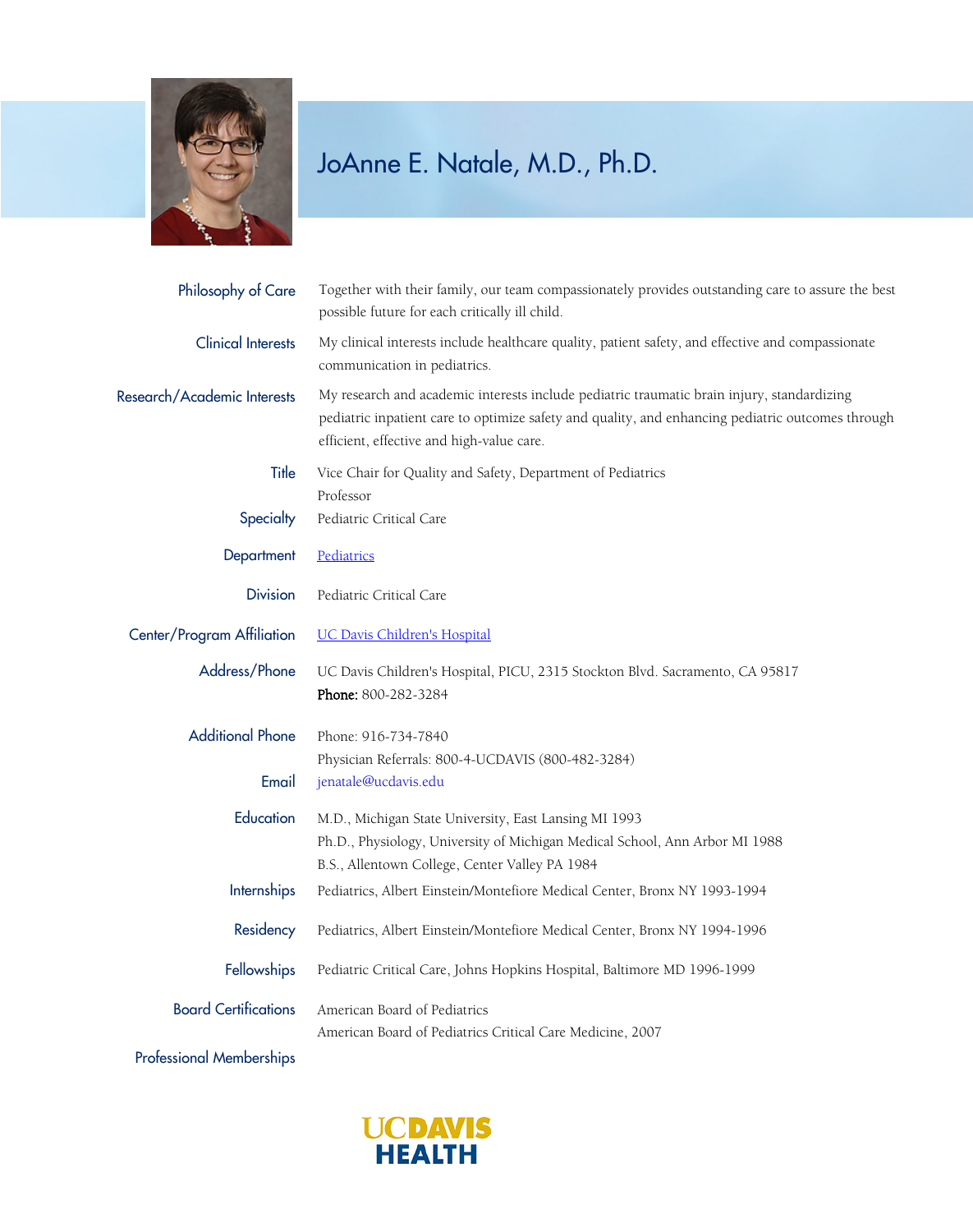

## JoAnne E. Natale, M.D., Ph.D.

|                                   | American Academy of Pediatrics, Fellow                                                            |
|-----------------------------------|---------------------------------------------------------------------------------------------------|
|                                   | National Neurotrauma Society                                                                      |
|                                   | Neurocritical Care Society                                                                        |
|                                   | Society for Pediatric Research, Elected member                                                    |
|                                   | Society of Critical Care Medicine                                                                 |
|                                   | Western Society for Pediatric Research                                                            |
| <b>Honors and Awards</b>          | UC Davis Medical Center Medical Staff Officer, 2016, 2017, 2018, 2019, 2020                       |
|                                   | Society for Critical Care Medicine 2017 Star Research Achievement Award                           |
|                                   | UC Davis Medical Center Chief of Staff Award, 2015                                                |
|                                   | UC Davis Health System Employee Excellence Award, 2015                                            |
|                                   | Dean's Team Award for Excellence in Clinical Care, 2012                                           |
|                                   | Fellow, University of California Office of the President Center for Healthcare Quality and        |
|                                   | Innovation, 2012, 2013, 2014                                                                      |
|                                   | Ambassador of Diversity, UC Davis Health System, 2008                                             |
|                                   | UC Davis Medical Center Medical Staff Officer, 2016-2022                                          |
| <b>Select Recent Publications</b> | McBeth CL, Montes RS, Powne A, North SE, Natale JE. Interprofessional Approach to the Sustained   |
|                                   | Reduction in Ventilator-Associated Pneumonia in a Pediatric Intensive Care Unit. Crit Care Nurse. |
|                                   | 2018;38(6):36-45.                                                                                 |
|                                   | Odalele C, Slee C, Natale J, Nunez-Smith, M. Examination of Patient Experience and Risk for 30-   |
|                                   | day Readmission. American Journal of Medical Quality. 2018;33:19S-20S.                            |

Natale JE, Lebet R, Joseph JG, Ulysse C, Ascenzi J, Wypij D, Curley MAQ; Randomized Evaluation of Sedation Titration for Respiratory Failure (RESTORE) Study Investigators. Racial and Ethnic Disparities in Parental Refusal of Consent in a Large, Multisite Pediatric Critical Care Clinical Trial. J Pediatr. 2017;184:204-208.

Huang Y, Natale JE, Kissee JL, Dayal P, Rosenthal JL, Marcin JP. The Association between Insurance and Transfer of Non-Injured Children from Emergency Departments. Ann Emerg Med. 2017;69(1):108-116.